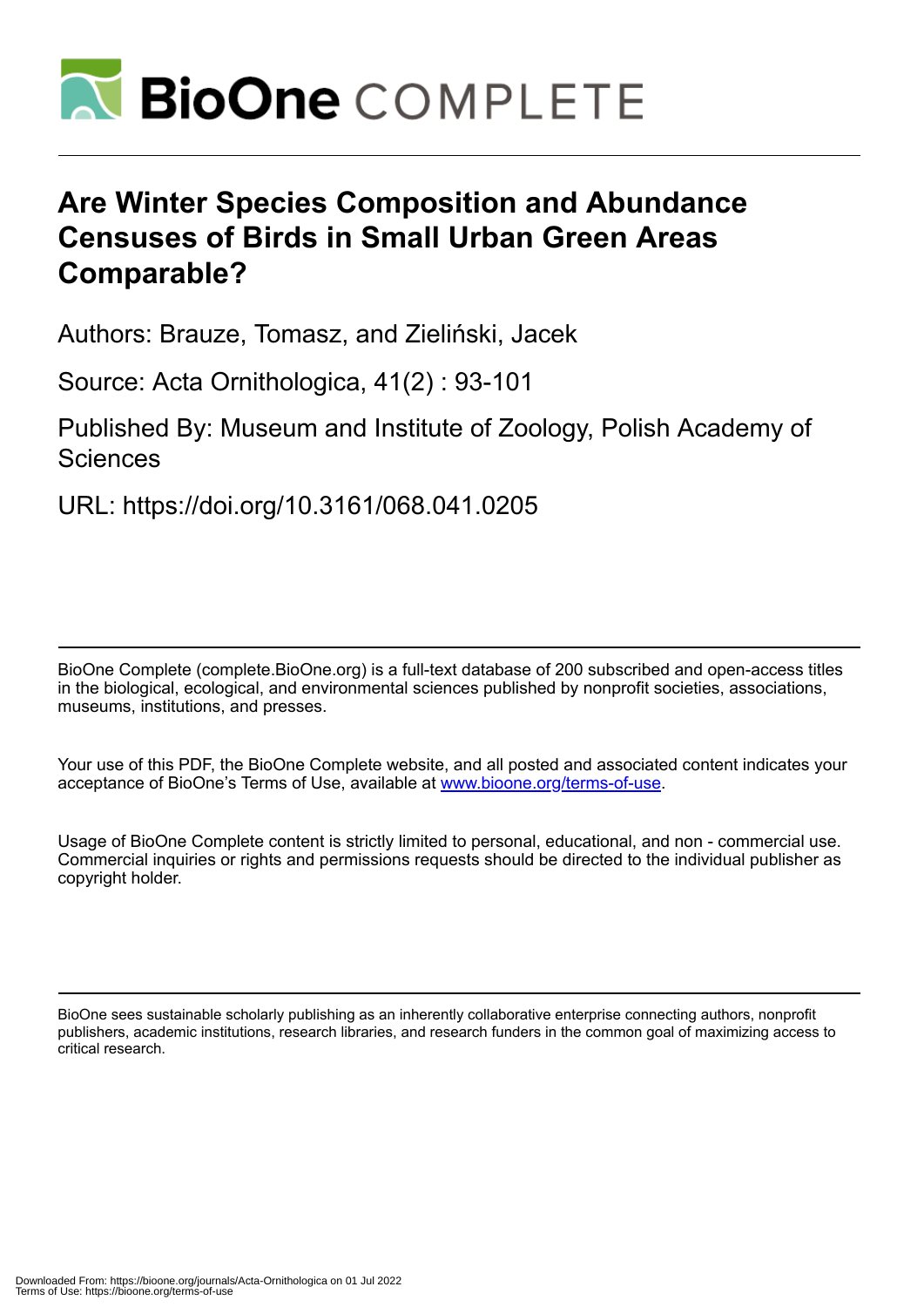## **Are winter species composition and abundance censuses of birds in small urban green areas comparable?**

Tomasz BRAUZE<sup>1</sup> & Jacek ZIELIŃSKI<sup>2</sup>

1Department of Vertebrate Zoology, Institute of Ecology and Environment Protection, Nicolaus Copernicus University, Gagarina 9, 87–100 Toruń, POLAND, e-mail: brauze@biol.uni.torun.pl

2Department of Zoology, University of Technology and Life Sciences, Kordeckiego 20, 85–225 Bydgoszcz, POLAND, e-mail: zielarz@utp.edu.pl

**Brauze T., Zieliński J. 2006. Are winter species composition and abundance censuses of birds in small urban green areas comparable? Acta Ornithol. 41: 93–101.**

**Abstract.** Wintering birds were studied in three plots (10.0–14.5 ha) in urban green areas in central Poland. Two observers independently counted the birds in each plot on six days evenly distributed between mid-December and mid-February. On the count day, each observer did two surveys: an early count, starting at 8 a.m., and immediately afterwards, a late count, finishing before noon. Using three-way ANOVA, the differences between densities, numbers of species and Shannon-Wiener diversity indices obtained in single counts were tested in relation to independent variables: the count time (early or late), the observer, and the plot. No effect of plot variable was revealed. An observer effect was, however, found in the number of species, as well as in the densities of the whole avifauna and of flocking species. Differences in the bird diversity indices were found only between the early and late counts. The results of the present study indicate that there are no means of definitively assessing the number of species, density, and species diversity of birds wintering in small parts of urban green areas.

**Key words:** bird census method, wintering birds, urban birds, *Parus*, *Corvus*, mixed species flocks

Received — July 2005, accepted — Dec. 2006

## INTRODUCTION

One of the basic problems in studies on species composition and numbers of birds is comparability of results. Results of such studies obtained even by the same methods but by different observers are often biased due to a number of reasons. One source of error, difficult to estimate, results from differences in experience, habits and perceptiveness of each investigator (Källander et al. 1977, Tomiałojć 1992, Rosenstock et al. 2002). Even when the results come from the same observer, obtaining comparable quantitative data may be difficult. In studies of winter avifauna, two main problems influence comparability of results. The first type relates to difficulties in determination of the real number of birds in the field, caused by high mobility of some species (e.g. Nilsson 1974, Tomiałojć 1974, Brewer 1978, Donald et al. 1997). The second problem stems from temporal changes of species composition and numbers of birds in small areas taking place during the course of winter (e.g. Källander et al. 1977, Jokimäki & Suhonen 1998). These factors may lead to significant differences found in species composition and bird numbers in winter in the same area by the same method.

Papers addressing effects of the problems listed above on results of studies on winter avifauna are scarce. The influence of the number of counts performed in winter on abundance estimates of some species and on the estimates of species richness has been described by several authors (Luniak 1981, Biaduń 1994, Nowakowski & Dulisz 2001, Brauze & Zieliński 2004). In a few papers only (Robbins 1970, Nilsson 1974, Robbins & Bystrak 1974, Källander et al. 1977, Brewer 1978) the applicability of methods has been presented, while Jokimäki & Suhonen (1998) defined detectability and changes in numbers of some species in winter for the single-visit plot method. The goal of the present paper is to determine if potential changes in species composition and bird numbers, difficulties in counting them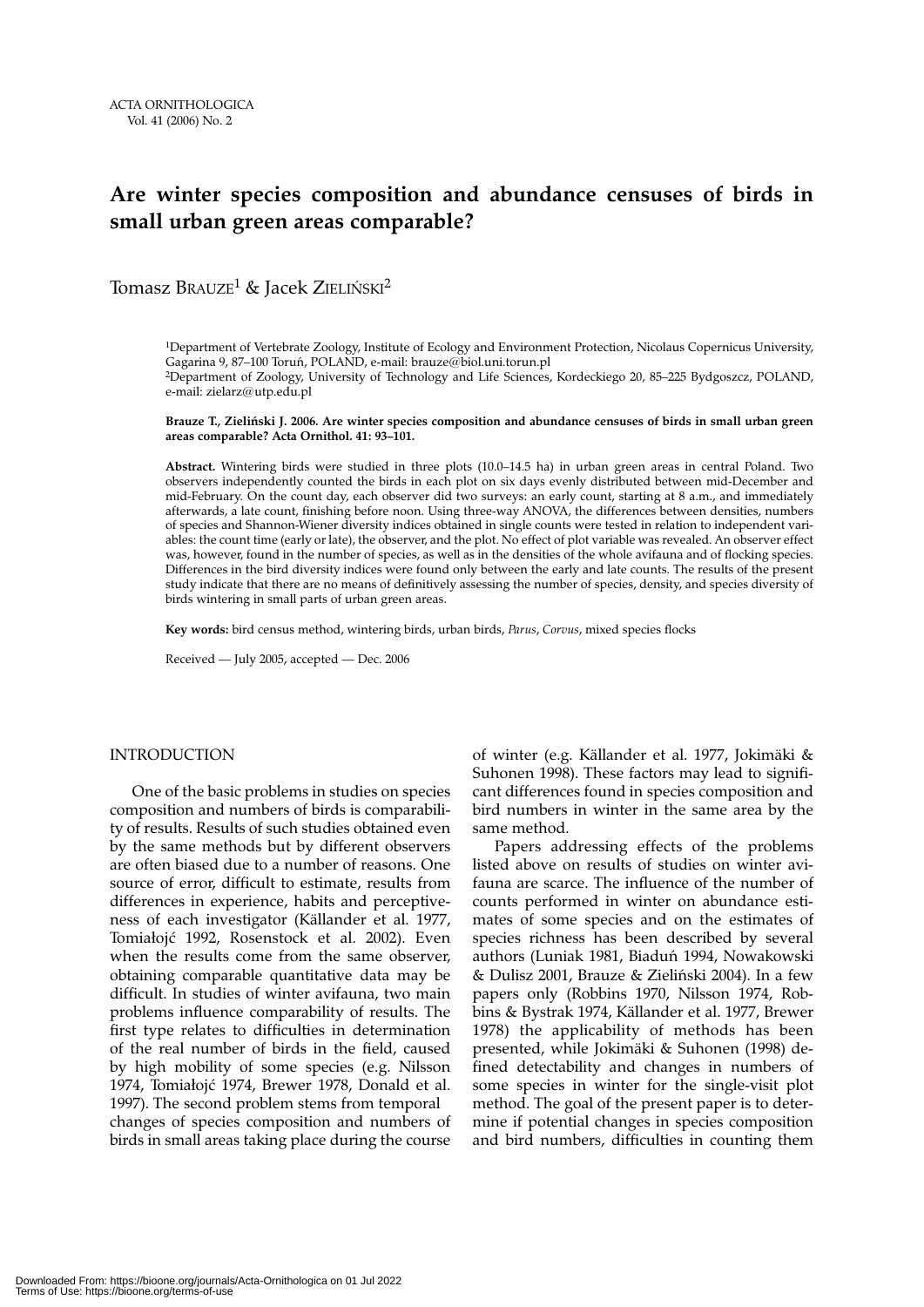and the skills of different observers have influence the results of studies of winter avifauna conducted during the same period in a small urban green area.

## STUDY AREA

The study was conducted in three central Poland towns on plots that were fragments of urban green areas (city parks) in Bydgoszcz (the plot BYD), Solec Kujawski (SOL) and Toruń (TOR).

The plot BYD (14.5 ha, 53°12'N, 17°98'E) was part of a strip of urban green along the Bydgoszcz Channel, bordered at the south by a busy road with close urban housing. About a half of the area was covered by 100-year old alder carr *Alnus glutinosa* with dense undergrowth formed mainly by the European Elder *Sambucus nigra*, while the second part was overgrown by over 100-year old pine tree stand *Pinus sylvestris* with almost no undergrowth. The few grassy areas did not exceed 10% of the studied plot. In the centre there were a few small buildings. The area underwent strong human penetration, also outside existing paths.

The plot SOL (11.0 ha, 53°08'N, 18°21'E) was bordered by ruderal areas at the west and the south, the rest was adjacent to a road of a low traffic, behind which the remaining part of the park was located. The study area was a part of an inland dune covered almost entirely by an over 100-year old low pine stand *Pinus sylvestris*. A low and medium density shrub layer (mainly Black Cherry *Padus serotina*) covered over a half of the plot. A small part was an open area covered by herbaceous vegetation. Human penetration of low intensity was confined mainly to paths.

The plot TOR (10.0 ha, 53°00'N, 18°56'E) was a fragment of urban green areas adjacent to the flood terrace of the Vistula river. The northern part of the studied area was covered by over 100 year old pine tree stand *Pinus sylvestris* with scattered undergrowth. The lowest located fragment of the plot partly bordered an oxbow lake and was covered by ca. 70–100-year old mixed broadleaved woodland with dense undergrowth. The remains of a riverside carr with old specimens of poplars *Populus* sp. covered a small part of the area. A few ponds of a total area below 1 ha and a small grassy sports field were located in the park. Strong human penetration affected both park alleys and the remaining part of the studied area.

### MATERIAL AND METHODS

Quantitative studies on winter avifauna were carried out from the second half of December 1999 to the beginning of February 2000. Bird counts were done independently by two observers (the authors, both of a similar experience in field studies). They did not exchange information about results of counts until the end of the study. Each of observers (B and Z) conducted counts in each plot on six days distributed evenly between mid-December and mid-February. During each count day an observer did two surveys — an early count, marked as E, started at 8 a.m., and a late count (L) begun immediately after the early one and finished before 12 a.m. The majority of winter counts of birds in wooded areas were conducted during this time interval (e.g. Górska & Górski 1980, Luniak 1981, Biaduń 1994, Jokimäki & Suhonen 1998, Jabłoński & Lee 1999, Clergeau et al. 2001, Nowicki 2001). In total, in all three study plots 72 single counts were done — 24 on each plot, where each observer performed 12 counts — 6 early counts (E) and 6 late counts (L). Like in the study of Biaduń (1996), count speed was standardised to 1.5 h/10 ha. During each count, all birds in the area were noted, except individuals passing over the study plot. Counts were not performed during intensive precipitation and strong wind.

Two groups of birds were distinguished based on discrepancies in their behaviour and different difficulties in estimating their numbers in field. The first group called "flocking species" included: tits *Parus* sp., Nuthatch *Sitta europaea*, Goldcrest *Regulus regulus* and treecreepers *Certhia* sp. Both species of treecreepers, due to difficulties with their visual identification, were treated in further analyses together as *Certhia* sp., similarly as in many other papers (e.g. Głowaciński & Weiner 1975, Hinsley et al. 1998). Problems in estimating numbers in this group were caused by the small size of the birds, which made them difficult to detect individuals foraging in tree canopy, forming mobile flocks. The second group called "corvids" included large, ground feeding species: Jackdaw *Corvus monedula*, Rook *Corvus frugilegus* and Hooded Crow *Corvus corone cornix*. Difficulties in assessment of numbers of these species were caused mainly by their nomadic movements over large areas.

Differences between densities (number of individuals/10 ha), numbers of species and Shannon-Wiener diversity indices, obtained for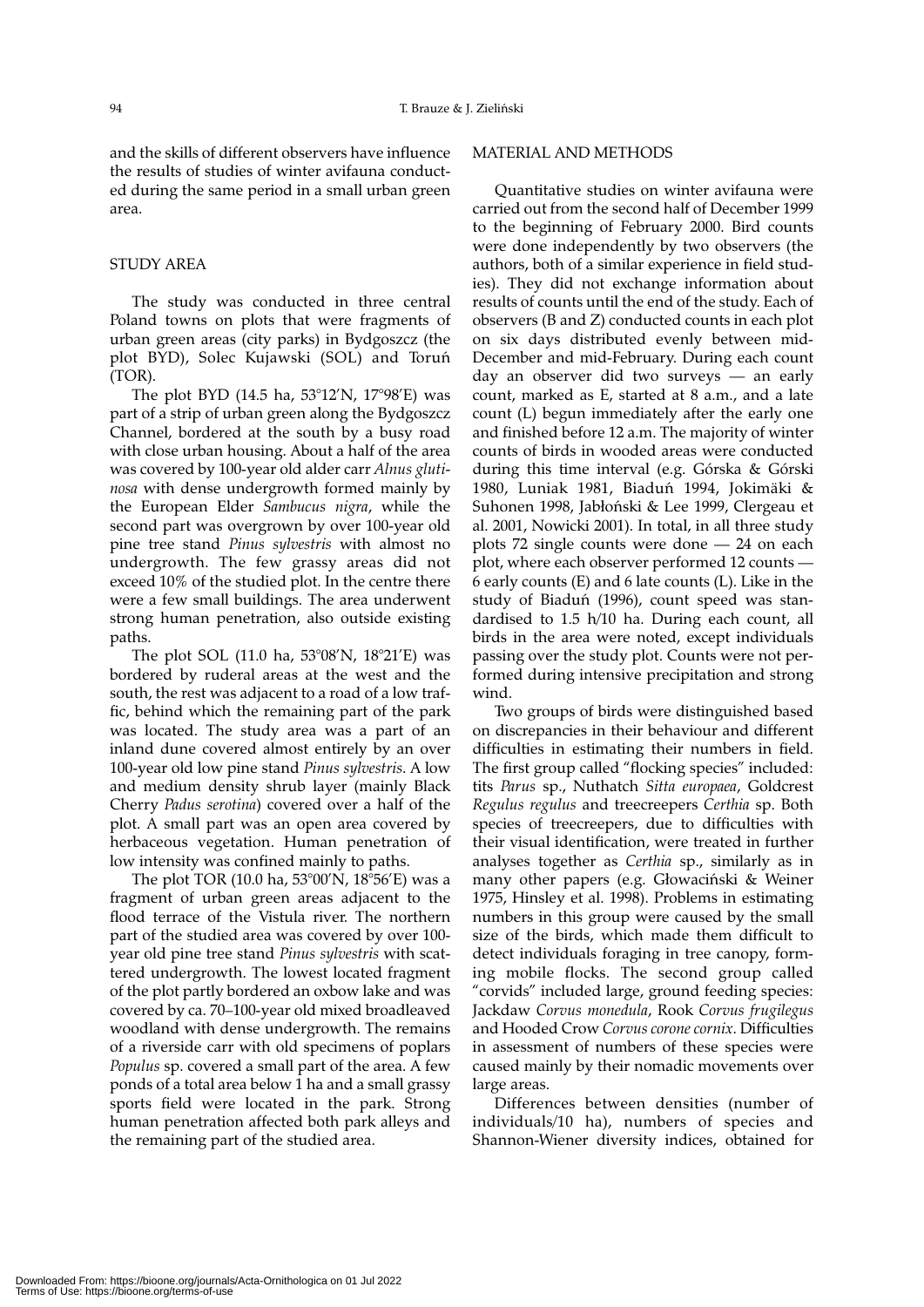Terms of Use: https://bioone.org/terms-of-use

lable 1. Differences between densities (number of individuals /10 ha), number of species and Shamon-Wiener species diversity indices (H') for the whole avifauna, and differences between densities of "flocking birds" and "corvids" obtained in all single counts, tested by three-way ANOVA for independent variables: two periods of counts — PERIOD, two observers between densities of "flocking birds" and "corvids" obtained in all single counts, tested by three-way ANOVA for independent variables: two periods of counts -- PERIOD, two ob Table 1. Differences between densities (number of individuals /10 ha), number of species and Shannon-Wiener species diversity i OBSER and three study plots - PLOT. — OBSER and three study plots — PLOT.

 $\overline{\phantom{a}}$ 

ndices (H') for the whole avifauna, and differences

| each avifauna in each of 72 single counts, were       |
|-------------------------------------------------------|
| tested by a three-way ANOVA, where independ-          |
| ent variables were the period of count (E or L), the  |
| observer (B or Z) and the plot (BYD, SOL and          |
| TOR). Analogously, differences between densities      |
| for distinguished ecological groups — "flocking       |
| species" and "corvids" were tested. Due to the low    |
| total number of "corvids" in plot SOL they were       |
| not included in statistical analysis considering this |
| ecological group.                                     |
|                                                       |

Variability of plots was the reason of the occurrence of obvious and statistically significant differences in densities, numbers of species and species diversity of bird assemblages of these areas. These differences were not subject to detailed analyses. Statistical inference was done at the significance level  $p \leq 0.05$ .

## RESULTS

## **Number of species, densities and species diversity of the whole avifauna**

In quantitative studies of winter avifauna on plots SOL, TOR and BYD, the occurrence of respectively 22, 32 and 34 bird species was recorded. During single counts only a part of the total number of species observed during 24 counts was recorded in each plot — from 13 to 24 species (38.2–70.6%) in plot BYD, 4–14 species (18.2–63.6%) in plot SOL and 13–19 species (40.6–59.3%) in plot TOR. New species were recorded in each plot almost until the end of the study (Fig. 1).

Numbers of species recorded by each observer (B and Z) differed statistically significantly, while there were no statistically significant differences between the number of species recorded in early E and late L counts (Table 1, Fig. 2). Statistically significant interaction was revealed between the period of a day (E and L counts) and observers (B and Z) which influenced the number of species within the whole avifauna (Table 1, Fig. 2).

Densities of avifauna recorded during a single count differed and were: 51.7–206.2 indiv./10 ha plot BYD, 5.5–77.3 indiv./10 ha — SOL, 120.0–281.0 indiv./10 ha — TOR. Densities of birds obtained by each observer (B and Z) differed statistically significantly (Table 1, Fig. 3). There were no statistically significant differences between densities found in early E and late L counts (Table 1, Fig. 3).

The values of Shannon-Wiener species diversity indices for the whole avifauna in each count were within the range: 2.47–3.81 — in the plot BYD, 1.79–3.38 — SOL, 2.56–3.33 TOR. Statistically

| S |  | 1,0001<br>$\sigma$ $\frac{9}{2}$ $\sigma$<br>Ξ |  |
|---|--|------------------------------------------------|--|

|                    |                              |              |                   |                              | All avifauna  |          |                       |   |                                          | flocking species"                    |               |                              |                                      | "corvids" |                                  |
|--------------------|------------------------------|--------------|-------------------|------------------------------|---------------|----------|-----------------------|---|------------------------------------------|--------------------------------------|---------------|------------------------------|--------------------------------------|-----------|----------------------------------|
| <b>lariables</b>   |                              |              | Number of species |                              | Density       |          |                       | Ì |                                          |                                      |               | Density                      |                                      |           |                                  |
|                    |                              | <del>ئ</del> |                   | щ                            | <del>ئا</del> | $\alpha$ | $\overline{a}$        |   | $\Omega$                                 | LL.                                  | <del>ئا</del> | $\alpha$                     | щ.                                   | 늉         |                                  |
| ERIOD              | 1.19                         |              | $\frac{3}{2}$     |                              |               |          |                       |   | $\frac{1}{0.02}$<br>$\frac{0.7}{0.0001}$ |                                      |               |                              | $\frac{16}{200}$                     |           | $\frac{P}{0.1}$<br>0.4<br>0.0001 |
| <b>JBSER</b>       |                              |              | 0.03              |                              |               |          |                       |   |                                          |                                      |               |                              |                                      |           |                                  |
| LOT                | 4.97<br>SO.04                |              | $-0.0001$         | 2.62<br>7.68<br>2.9.79       |               |          | 5.64<br>2.76<br>14.93 |   |                                          | $1.20$<br>5.16<br>34.30              |               | $0.3$<br>$0.03$<br>$-0.0001$ |                                      |           |                                  |
| teractions         |                              |              |                   |                              |               |          |                       |   |                                          |                                      |               |                              |                                      |           |                                  |
| <b>ERIOD/OBSER</b> |                              |              | 0.008             |                              |               |          |                       |   |                                          |                                      |               |                              |                                      |           |                                  |
| <b>ERIOD/PLOT</b>  | $7.58$<br>$7.748$<br>$0.000$ |              | $\frac{8}{1}$     | $0.788$<br>$-7.88$<br>$-7.8$ |               |          |                       |   | $0.08$<br>$0.7$<br>$0.07$                | 0<br>0<br>0<br>0<br>0<br>0<br>0<br>0 |               | $0.7 - 0.0$                  | 8<br>8<br>0<br>0<br>0<br>0<br>0<br>0 |           | 8<br>0 8 8 8<br>0 0 0 8          |
| <b>JBSER/PLOT</b>  |                              |              | $\overline{0.7}$  |                              |               |          |                       |   |                                          |                                      |               |                              |                                      |           |                                  |
| ERIOD/OBSER/PLOT   |                              |              | 0.4               |                              | ∾             |          |                       |   |                                          |                                      |               |                              |                                      | Ν         |                                  |
|                    |                              |              |                   |                              |               |          |                       |   |                                          |                                      |               |                              |                                      |           |                                  |

 $\overline{\phantom{a}}$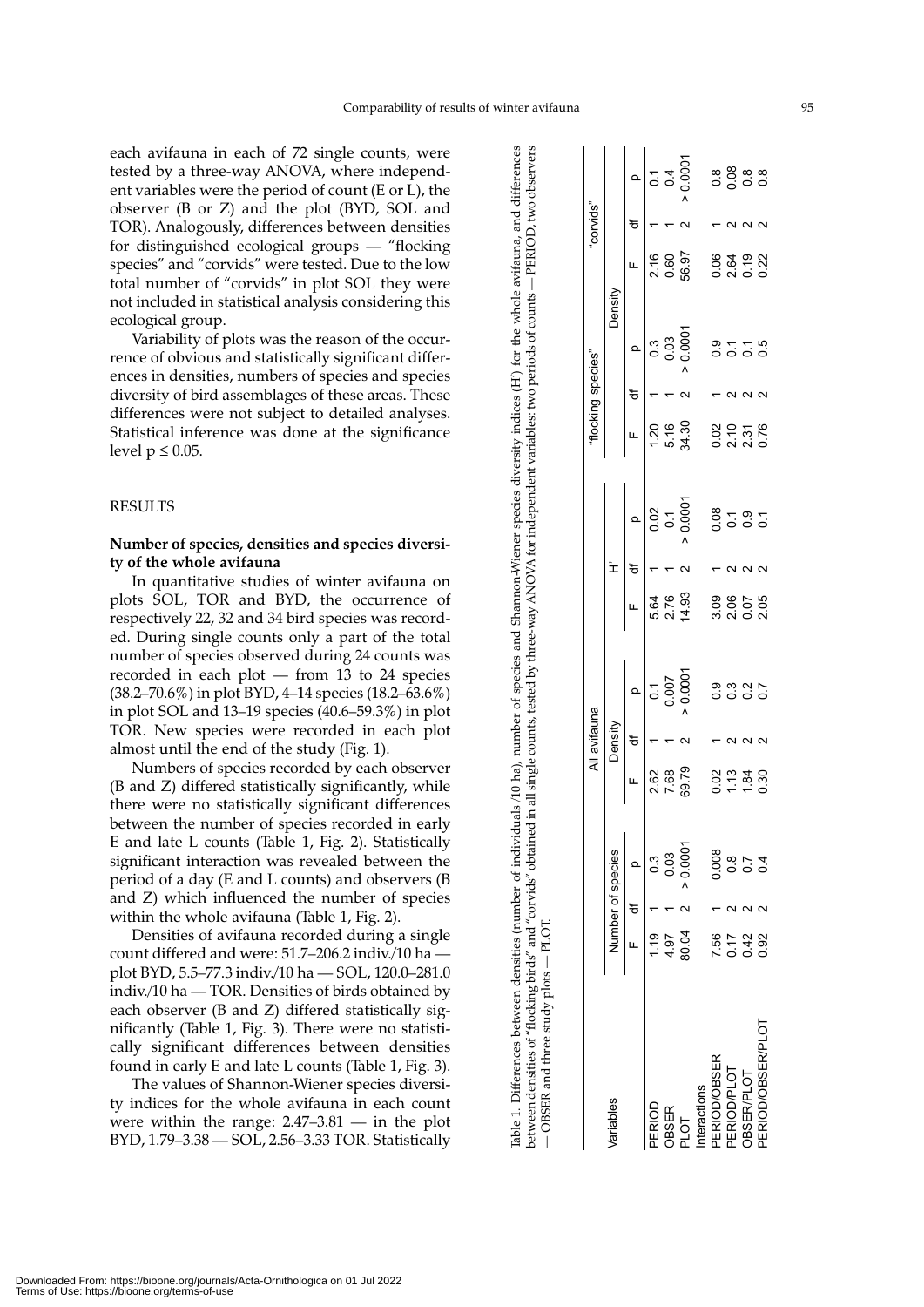

Fig. 1. Increase in the number of species in three study plots  $(\%)$  resulting from including consecutive counts, arranged chronologically.

significant differences between the obtained indices of species diversity were recorded only between early E and late L counts, while no statistically significant differences were found between values of these indices obtained by the two observers (Table 1, Fig. 4).

#### **Densities of "flocking species" and "corvids"**

Densities of birds from the group of "flocking species" obtained during all counts of each single plot ranged from: 18.6–64.1 indiv./10 ha — BYD, 0.0–67.3 indiv./10 ha — SOL, 45.0–146.0 indiv./10 ha — TOR. Analogous ranges of densities for "corvids" were:  $2.8-128.3$  indiv./10 ha - BYD,



Fig. 2. The number of all bird species recorded by observer B in early (BE) and late (BL) counts and observer Z in early (ZE) and late (ZL) counts in three plots.

28.0–111.0 indiv./10 ha — TOR. Statistically significant differences in densities of "flocking species" were recorded between single counts conducted by the two observers (Table 1). Analogous differences were not found in this group of birds between counts performed at different times of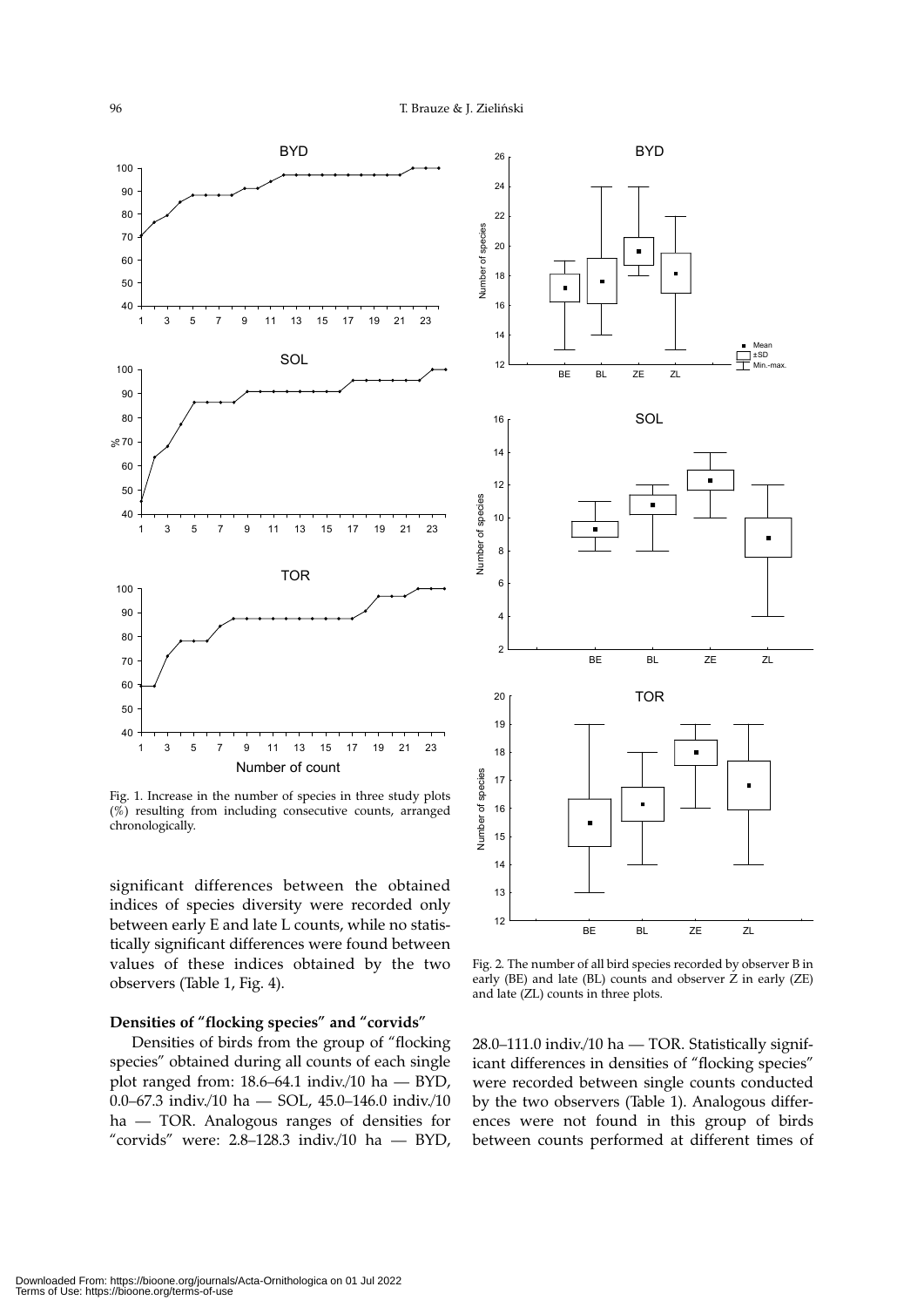

 $\blacksquare$  Mean ±SD Min.-max. BE BL ZE ZL SOL Ĭ. BE BL ZE ZL 1,6 TOR BE BL ZE ZL Fig. 4. Species diversity of avifauna (Shannon-Wiener index

BYD

Fig. 3. Densities of birds (number of individuals/10 ha) recorded by observer B in early (BE) and late (BL) counts and observer Z in early (ZE) and late (ZL) counts in three study plots.

the day (Table 1). There were no statistically significant differences between densities of "corvids" obtained by the two observers (Table 1). Relatively high differences in densities of "corvids" were found between different periods of a day (Table 1).

## DISCUSSION

The long period in which the study was conducted and the relatively high number of six counts done by one researcher during a definite

H') recorded by observer B in early (BE) and late (BL) counts and observer Z in early (ZE) and late (ZL) counts in three plots.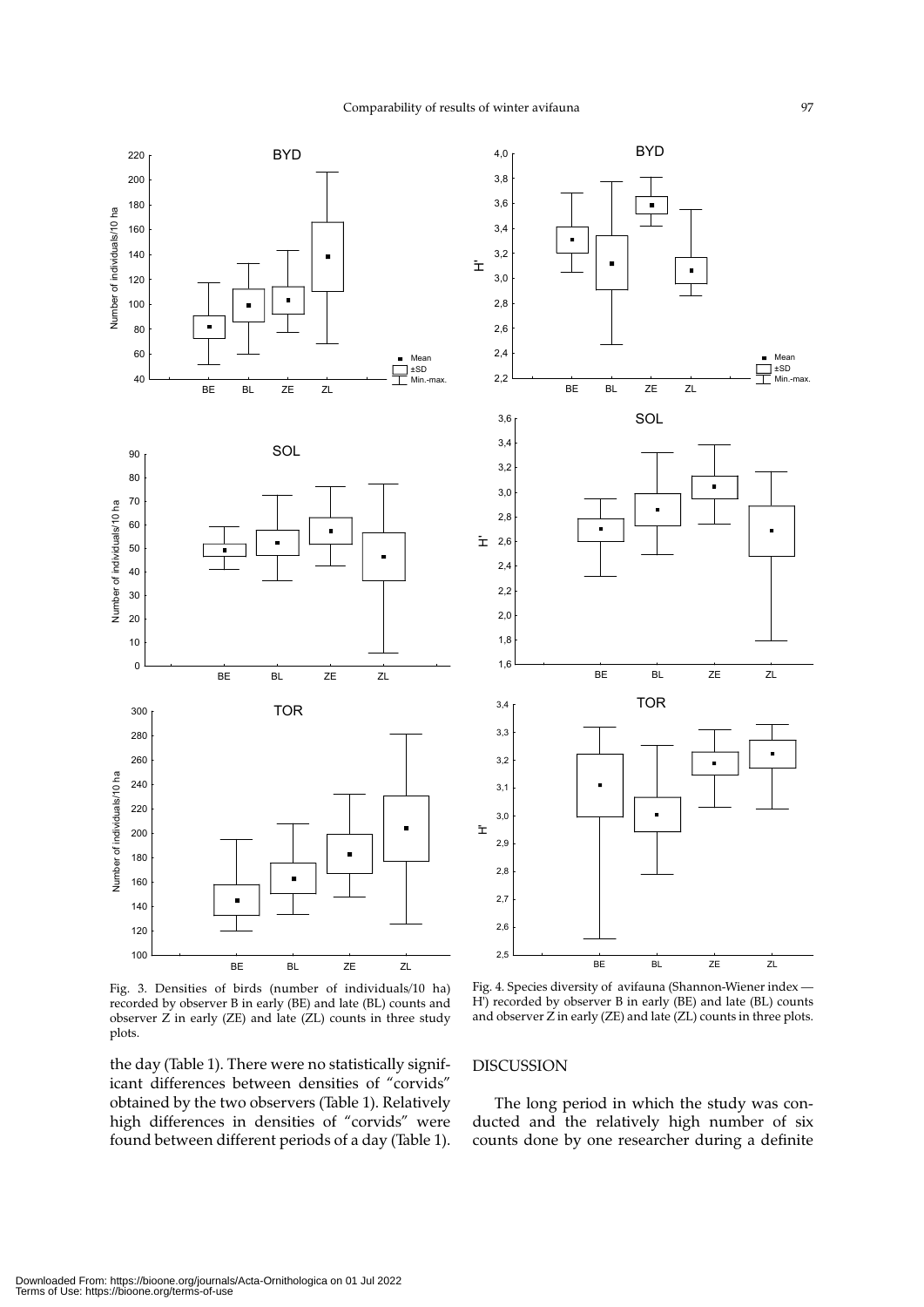time of a day, according to Biaduń (1994) should be sufficient to obtain a representative number of species and species composition of the avifauna. The quoted author stated that after six counts the number of detected species exceeded 90% of the total number of species recorded during nine counts. In the present study the number of species found during 6 out of 24 counts did not exceed 90% in any plot. The lower detectability resulted from the phenomenon of the accumulation of records of new species on the same plot as the number of counts increases (Biaduń 1994, Nowakowski & Dulisz 2001) and as the number of observed individuals increases (Engstrom & James 1981). Large scatter in the detectability level of the number of species, obtained during our studies in different study plots (e.g. after the second count from 59.4 to 76.5% of the total species diversity, Fig. 1) impeded application of detectability indices used in the study of Jabłoński & Lee (1999) to define species diversity of winter avifauna based on small number of counts.

One of the probable reasons for statistically significant differences in the number of species between counts performed by different observers was due to species that perform nomadic movements in single-species flocks (e.g. Waxwing *Bombycilla garrulus*, Siskin *Carduelis spinus*) and those which occupy territories much larger than the studied plots (Buzzard *Buteo buteo*, Sparrowhawk *Accipiter nisus*, Goshawk *A. gentilis*). These birds occur in small study areas only irregularly. The increase in probability of recording a higher number of species with larger size of the area studied (Engstrom & James 1981) shows that the problem of differences in species composition could be solved by enlargement of the size of the census plots. However, most of the town green areas are small. Moreover, such a change would require an increase in the speed of a count or in its prolongation. The first could overlook species of small body size, while the changing activity of birds during a day (Brewer 1978) could cause differences in detectability if the duration of a single count is too long. The statistically significant interaction between the observer and the period of a day showed that the differences in the number of species recorded by the two observers were additionally modified by the time when count was done.

Nomadic movements of birds in numerous flocks could also influence revealed differences between counts in the assessment of densities and values of the species diversity index of avifauna. Brewer (1978) suggests that numbers of nomadic "flocking species" can be strongly over- or underestimated as these birds are found in large flocks or not encountered at all during a count. In the present study, this referred to the Waxwing and the Siskin, for which the percentage in the whole avifauna for subsequent counts on the plot BYD fell in wide ranges, respectively: 0–37.1% and 0–39.3%.

Nomadic movements of birds in an area larger than studied plots considered also "corvids" species, in which large and nearly statistically significant differences occurred between the counts at different times of a day (E and L). Characteristic behaviour of these species, associated with long movements between night roosts and foraging places, means that sites of their concentration are relatively extensive and can change with time (e.q. Nankinov 1977, Sonerud et al. 2002). Moreover, in urban parks these birds, which feed mainly on the ground, often move in different directions according to human disturbance. Characteristic behaviour and strong human disturbance were probably the main reasons for the above mentioned considerable differences. Thus, the presented results indicated that estimation of numbers of "corvids" in small areas can be ambiguous, which was indirectly shown by Nankinov (1977) and Mazgajski et al. (1997).

Great difficulties in the assessment of the actual number of birds present during each single count were caused by "flocking species". On the studied plots they most often fed high in the tree canopy. Combined with their small body size, constant movements and faint vocal activity on the part of some individuals, this caused a high probability of particular birds or flocks being either not noted or counted repeatedly. In consequence, an arbitrary decision whether or not an individual was counted earlier, different to what was suggested by Jokimäki et al. (1996, 2002), was often impossible or frequently referred to the whole flock as well. The described difficulties in the estimation of the numbers of wintering birds, in particular in coniferous woodland, were emphasised also by Nilsson (1974), Tomiałojć (1974), Brewer (1978) and Donald et al. (1997). For example, winter flocks of Goldcrests studied by Hogstad (1999) sometimes did not indicate vocally their presence for 2–3 minutes. Constant movements, small size and low vocal activity on the part of some individuals were probably one of reasons for the statistically significant differences in estimates of densities of "flocking species"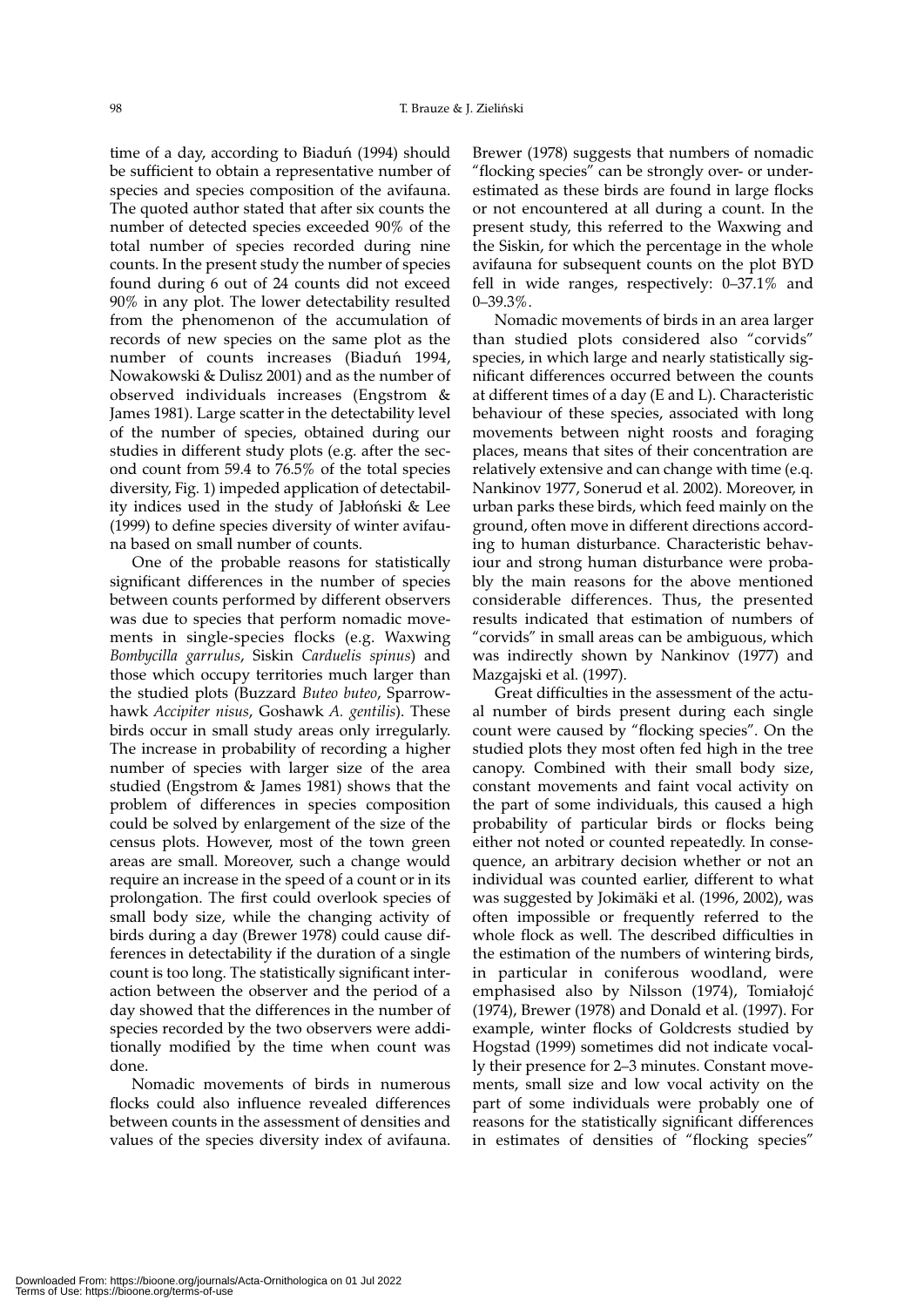between observers (B and Z). In such conditions, varied perception by both investigators probably played a great role in recorded differences.

Obtaining comparable results for "flocking species", in addition to difficulties in defining their actual number during a count, was probably by also affected changes in the size of flocks during the whole study period. One reason for this phenomenon is that the attachment of individuals to a location is much weaker in winter than in the breeding season and their tolerance of the close presence of other representatives of the same species is also greater in the winter season (e.g. Brewer 1978, Matthysen 1990, 1999, Báldi & Csörgő 1991, 1994, Lahti 1998, Hogstad 1999, Brotons 2000). The size of flocks formed by these birds is unstable also due to their social structure, in which young individuals, that have the lowest status in the dominance hierarchy (e.g. Lahti 1998, Haftorn 1999), often change flocks according to the strategy of "floaters birds" (Ekman 1989, Báldi & Csörgő 1991, 1994, Brotons 2000). Another reason for the statistically significant difference between the numbers of birds of "flocking species" only for results obtained by the two observers (B and Z) and a lack of such differences considering periods of a day (E and L) could be, (independently of the above mentioned difference in perception of observers), greater changes in numbers may occur in longer than in shorter periods of time.

Numerical estimates of avifauna could also be modified by weather conditions changing during the study, affecting foraging decision of certain species (Grubb 1975, 1977, Brotons 1999), and in consequence also the possibility of their observation. In the case of "flocking species" decreasing temperature and the presence of snow cover lead to stronger aggregation of birds in flocks (Stapanian et al. 1999, Brotons 2000, Brotons et al. 2000, Nakamura & Shindo 2001). Considering the whole avifauna, dominated by Rooks and Jackdaws, Górska & Górski (1980) found higher densities of birds in urban parks during unfavourable weather conditions.

The obtained statistically significant differences in Shannon-Wiener species diversity indices calculated for assemblages of birds studies at different times of a day (E and L) indicated large dynamics of winter avifauna even during a count day. This result, connected with the earlier described reasons of differences between densities and number of bird species show that some studies based on a low number of counts (Luniak 1981, Jabłoński & Lee 1999, Nowicki 2001) and even on a single count (Svensson 1974, Jokimäki et al. 1996, Jokimäki & Suhonen 1998, Clergeau et al. 2001) may provide bird numbers with a low precision and make comparison difficult. In the investigations of Jokimäki et al. (1996) and Clergeau et al. (2001) use of a single count was compensated by the large area (ca 30 ha) covered by the study.

The results of the present study indicate that there are no means to assess unambiguously the number of species, bird density, and species diversity of avifauna wintering in small fragments of urban green areas. The differences in estimates of numbers, especially considering "corvids", put in doubts comparisons of the biomasses of the whole winter avifauna, such as done by many authors (e.g. Luniak 1981, Biaduń 1994, Jokimäki et al. 1996, 2002).

Prerequisites that enable comparisons of bird assemblages and assessment of the level of their similarity are large stability of species composition and bird numbers in corresponding periods. The results of the present study show that effects of comparisons of winter avifauna from small areas reflect only temporary stages of a dynamic pattern of bird numbers and species composition, on which there impose additionally differences in assessing their actual values. Elimination of all these unfavourable factors at the same time is impossible, and means to counteract them are relatively limited. Results of studies on winter assemblages of birds should thus be compared only if they were conducted in a similar period, when high number of counts was conducted with a defined and stable pace of count.

#### REFERENCES

- Báldi A., Csörgő T. 1991. Effect of environmental factors on tits wintering in a Hungarian marshland. Ornis Hungarica 1: 29–36.
- Báldi A., Csörgő T. 1994. Roosting site fidelity of Great tits (*Parus major*) during winter. Acta Zoolog. Acad. Scien. Hungaricae 40: 359–367.
- Biaduń W. 1994. Winter avifauna of urban parks and cemeteries in Lublin (SE Poland). Acta Ornithol. 29: 15–27.
- Biaduń W. 1996. [Avifauna of the allotments garden in Lublin]. Notatki Ornitol. 37: 247-258.
- Brauze T., Zieliński J. 2004. [Species richness and detectability of species composition of winter avifauna on small urban green areas]. In: Indykiewicz P., Barczak T., Kaczorowski G. (eds). [Biodiversity and ecology of animal populations in urban environments]. NICE, Bydgoszcz, pp. 531–536.
- Brewer R. 1978. A comparison of three methods of estimating winter bird population. J. Field Ornithol. 49: 252–261.
- Brotons L. 2000. Winter spacing and non-breeding social system of the Coal Tit *Parus ater* in a subalpine forest. Ibis 142: 657–667.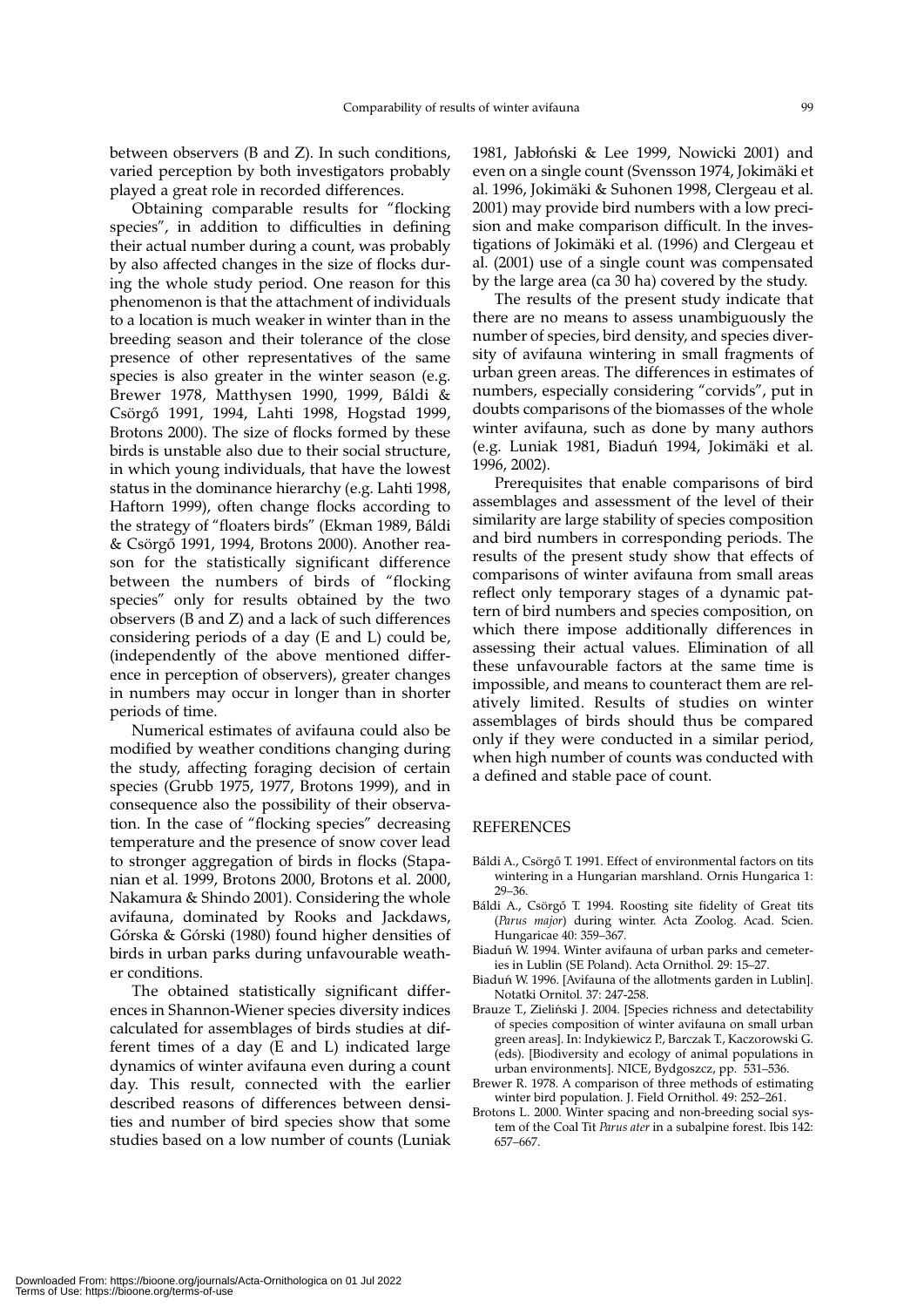- Brotons L., Orell M., Lahti K., Koivula K. 2000. Age-related microhabitat segregation in willow tit *Parus montanus* winter flocks. Ethology 106: 993–1005.
- Clergeau P., Jokimäki J., Savard J-P. L. 2001. Are urban bird communities influenced by the bird diversity of adjacent landscapes? J. Appl. Ecol. 38: 1122–1134.
- Donald P. F., Haycock D., Fuller R. J. 1997. Winter bird communities in forest plantations in western England and their response to vegetation, growth stage and grazing. Bird Study 44: 206–219.
- Ekman J. 1989. Ecology of non-breeding social systems of *Parus*. Wilson Bull. 101: 263–288.
- Engstrom T., James F. C. 1981. Plot size as a factor in winter bird-population studies. Condor 83: 34–41.
- Głowaciński Z., Weiner J. 1975. A bird community of a mature deciduous forest: its Organization Standing Crop and energy balance (IBP "Ispina Projekt"). Bull. Acad. Pol. Sci., Ser. Sci. Biol. 23: 691–697.
- Górska E., Górski W. 1980. [Birds wintering in Poznań]. Acta Ornithol. 17: 271–295.
- Grubb T. C. Jr. 1975. Weather-dependent foraging behavior of some birds wintering in a deciduous woodland. Condor 77: 175–182.
- Grubb T. C. Jr. 1977. Weather-dependent foraging behavior of some birds wintering in a deciduous woodland: horizontal adjustments. Condor 79: 271–274.
- Hinsley S. A., Bellamy P. E., Enoksson B., Fry G., Gabrielsen L., McCollin D., Schotman A. 1998. Geographical and landuse influences on bird species richness in small woods in agricultural landscapes. Global Ecol. Biogeogr. Lett. 7: 125–135.
- Hogstad O. 1999: Territory acquisition during winter by juvenile Willow tits *Parus montanus*. Ibis 141: 615–620.
- Jabłoński P. G., Lee S. D. 1999. Winter avifauna of three botanical gardens in the suburbs of Seoul (Korea). Acta Ornithol. 34: 77–80.
- Jokimäki J., Suhonen J., Inki K., Jokinen S. 1996. Biogeographical comparison of winter bird assemblages in urban environments in Finland. J. Biogeogr. 23: 379–386.
- Jokimäki J., Suhonen J. 1998. Distribution and habitat selection of wintering birds in urban environments. Landsc. Urban Plann. 39: 253–263.
- Jokimäki J., Clergeau P., Kaisanlahti-Jokimäki M. L. 2002. Winter bird communities in urban habitats: a comparative study between central and northern Europe. J. Biogeogr. 29: 69–79.
- Källander H., Nilsson S. G., Svensson S. 1977. The Swedish Winter Bird Census Programme. Pol. Ecol. Stud. 3: 77–88.
- Lahti K. 1998. Social dominance and survival in flocking passerine birds: a review with an emphasis on the Willow Tit *Parus montanus*. Ornis Fennica 75: 1–17.
- Luniak M. 1981. The birds of the park habitats in Warsaw. Acta Ornithol. 18: 335–373.
- Matthysen E. 1990. Non-breeding social organization in *Parus*. Curr. Ornithol. 7: 209–249.
- Matthysen E. 1999. Foraging behaviour of Nuthatches (*Sitta europaea*) in relation to the presence of mates and mixed flocks. J. Ornithol. 140: 443–451.
- Mazgajski T. D., Kędra A. H, Tykarski P. 1997. [Comparison of methods for establishing interspecific number relations in winter concentrations of corvids.] Notatki Ornitol. 38: 61–67.
- Nakamura M., Shindo N. 2001. Effects of snow cover on the social and foraging behavior of the Great Tit *Parus major*. Ecol. Res. 16: 301–308.
- Nankinov D. 1977. Attempt at censusing *Corvidae* and diurnal birds of prey in winter. Pol. Ecol. Stud. 3: 189–192.
- Nilsson S. G. 1974. Methods of estimating bird population densities during the winter. Ornis Scand. 5: 37–46.
- Nowakowski J., Dulisz B. 2001. [Relationship between the species composition, and quantitative structure of birds communities wintering in urban area and a number of censuses]. In: Indykiewicz P., Barczak T., Kaczorowski G. (eds). [Biodiversity and ecology of animal populations in urban environments]. NICE, Bydgoszcz, pp. 174–178.
- Nowicki W. 2001. [The birds of inner Warsaw]. Mus. Inst. Zool. PAS, Warszawa.
- Rosenstock S. S., Anderson D. R., Giesen K. M., Leukering T., Carter M. F. 2002. Landbird counting techniques: current practices and an alternative. Auk 119: 46–53.
- Robbins C. S. 1970. Comparison of two methods for monitoring changes in winter populations of songbirds. Bull. Ecol. Res. Comm. 9: 38–39.
- Robbins C. S., Bystrak D. 1974. The Winter Bird Survey of central Maryland, U.S.A. Acta Ornithol. 14: 255–271.
- Sonerud G. A., Hansen H., Smedshaug C. A. 2002. Individual roosting strategies in a flock-living bird: movement and social cohesion of hooded crows (*Corvus corone cornix*) from pre-roost gatherings to roost sites. Behav. Ecol. Sociobiol. 51: 309–318.
- Stapanian M. A., Smith C. C., Finck E. J. 1999. The response of a Kansas winter bird community to weather, photoperiod, and year. Wilson Bull. 111: 550–558.
- Svensson S. E. 1974. Interpersonal variation in species map evaluation in bird census work with the mapping method. Acta Ornithol. 14: 322–338.
- Tomiałojć L. 1974. [The quantitative analysis of the breeding and winter avifauna of the forests in the vicinity of Legnica (Lower Silesia)]. Acta Ornithol. 14: 59–97.
- Tomiałojć L. 1992. [Are the mapping technique results comparable between the inexperienced persons working in isolation?]. Notatki Ornitol. 33: 131–139.

#### **STRESZCZENIE**

**[Czy wyniki badań nad składem gatunkowym i liczebnością awifauny zimowej na małych powierzchniach zieleni miejskiej są porównywalne]**

Celem niniejszej pracy było określenie czy zmiany składu gatunkowego i liczebności ptaków, trudności w ich policzeniu oraz odmienna percepcja obserwatorów wpływają na uzyskiwanie istotnych różnic pomiędzy wynikami badań awifauny zimowej. Badania ilościowe awifauny przeprowadzono zimą 1999/2000 na trzech powierzchniach — BYD, SOL i TOR będących fragmentami miejskich terenów zielonych w centralnej Polsce. Wielkość powierzchni wynosiła od 10.0 do 14.5 ha. Liczenia ptaków wykonywane były niezależnie przez dwóch obserwatorów (B i Z) — autorów pracy o zbliżonym doświadczeniu terenowym. Każdy z obserwatorów wykonywał liczenia na danej powierzchni podczas sześciu dni rozłożonych równomiernie, w okresie od drugiej połowy grudnia do połowy lutego. W dniu badań obserwator wykonywał dwa liczenia — wczesne (L) rozpoczynane o godzinie  $8^{00}$  i następujące